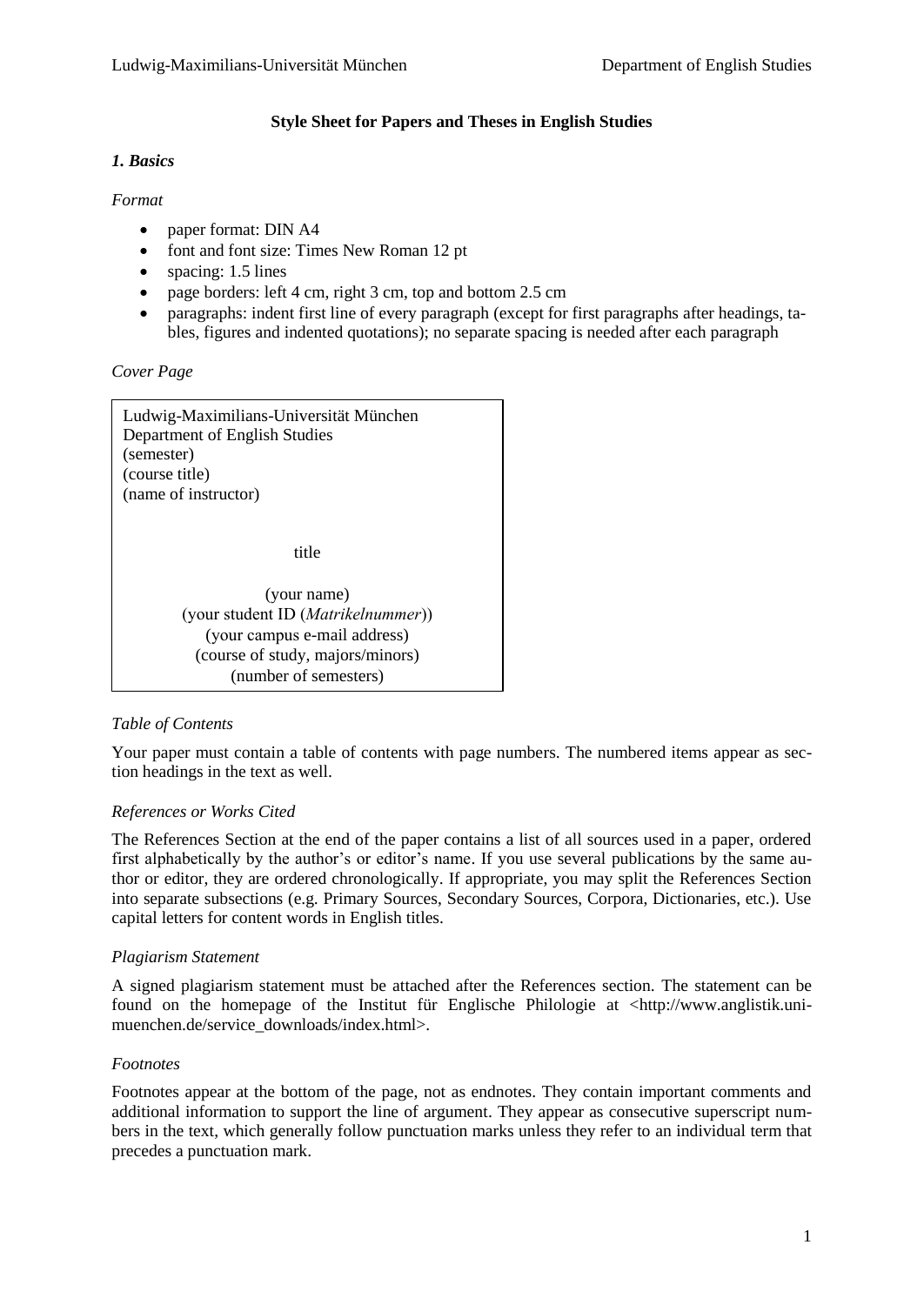### *Language*

Papers are written using proper academic English or German. When writing a paper in English, make sure to consistently stick to one of the core varieties of English (American English, British English, Australian English, etc.) only.

# *Proofreading*

It is indispensable to proofread the final version of your paper thoroughly. Do not rely on spellchecking software or autocorrect alone.

### *Binding and Submission*

Longer papers (B.A. and M.A. theses as well as *Zulassungsarbeiten*) should be handed in as bound copies, shorter papers (seminar papers, thesis papers, etc.) in binders. Loose sheets or collections of loose pages in a sheet protector are not acceptable. In addition to the printed version, make sure to send an electronic version of your paper as a Word or PDF file attachment to be used for a routine plagiarism assessment to your instructor by the deadline. For the exact submission procedure for *Zulassungsarbeiten* as well as B.A. and M.A. theses, please make sure to follow the specifications given by the respective *Prüfungsamt*. Seminar papers may be handed in by sending them by mail (address: name of instructor, Institut für Englische Philologie, Ludwig-Maximilians-Universität München, Schellingstraße 3, 80799 München), by submitting them at the *Studierendensekretariat* (room 067 RG; for office hours, see homepage), or by putting them in the white mailbox to the right of room 053 RG (in an envelope with instructor's name).

# *2. Italics and quotation marks*

*Italics* are used for

- letters, words, and sentences cited as examples (e.g. OE *spēd*)
- expressions taken from foreign languages (e.g. *laissez-faire*)
- book titles, journal titles, and titles of individual works (e.g. *Harry Potter and the Philosopher's Stone*)

#### *Single quotation marks* are used for

- meanings of words or sentences (e.g. OE *spēd* 'success')
- quotes within quotes (e.g. Harry's magical ancestry is revealed by Hagrid: "'Ah, go boil yer heads, both of yeh,' said Hagrid. 'Harry – yer a wizard'" (*Philosopher's Stone* 42).)
- technical terms and specific concepts (e.g. This instance represents 'romantic irony.')
- translations (e.g. *Errare humanum est* 'To err is human')

#### *Double quotation marks* are used for

- shorter quotes (up to three lines)
- titles of publications in multi-volume works, journal articles, or book chapters
- titles of poems and parts of a larger work (e.g. Chaucer's "Knight's Tale")

**Note:** Make sure to use typographically correct quotation marks acceptable in the respective language that you use in your paper ("" and '" in English and , " and , ' in German, respectively); the same goes for apostrophes ('). Use *en dashes* (–) to indicate page ranges (e.g. 214–258) and to mark parenthetical insertions (e.g. Vowels – both lax and tense ones – exhibit distinct characteristics.).

 1 In OS X, en dashes can be inserted by pressing the Option key and the hyphen key. In Microsoft Windows, they can be inserted by holding down the Alt key while typing the number sequence 0150.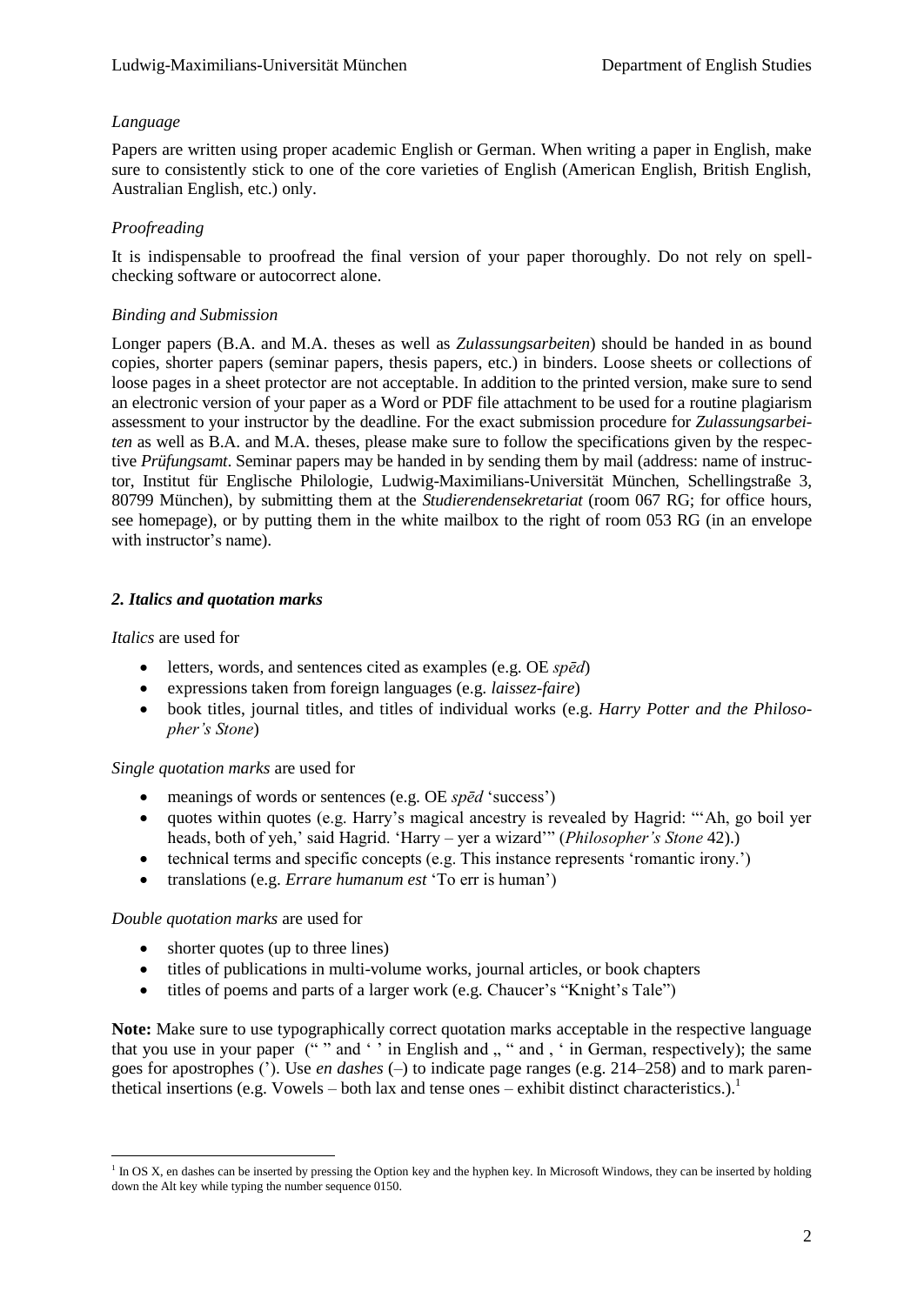### *3. Quotations*

*Shorter quotations* (up to three lines) are put in double quotation marks.

*Longer quotations* (more than three lines) appear in a separate justified paragraph without quotation marks. The entire paragraph is indented (font size: 11 pt; spacing: single line).

*Omissions* are indicated by three dots in square brackets. The original wording and spelling of the quotation must not be altered in any way. If necessary, put minor modifications (e.g. a syntactially required auxiliary) in square brackets as well.

When *quoting poems and plays*, indicate line breaks in short quotations with a forward slash (e.g. Wordsworth's lines "Of Him who walked in glory and in joy / Following his plough" ([1807] 2000: l. 45–46) refer to Robert Burns.). In longer quotations, keep the original formatting of the primary text and put them in separate indented paragraphs.

**Note:** All quotes must be marked as such without exception. They must be followed by a clear bibliographical reference in parentheses. When quoting indirectly or paraphrasing a text, a bibliographical reference must be provided as well.

# *4. References*

*Reference a direct (literal) or indirect (non-literal) quote* in the running text by providing the author's name, the year of publication, and the page number or range in parentheses, e.g. (Smith 2012: 54–57). If a reference refers to page 46 and 47, for instance, it should be formatted as (Smith 2012: 46f.) in papers written in English or as (Smith 2012: 46 f.) in papers written in German, respectively.<sup>2</sup>

**Note:** There are several commonly accepted ways of referencing literature. It is up to the author to choose which citation format they want to use; however, it is essential that one format is used consistently and not mixed with other formats.

 2 In order to systematically differentiate between direct and indirect quotes, it is advisable to add *cf.* or *vgl.* to in-text citations referring to an indirect quote; the reference should then be formatted as (cf. Smith: 2012: 54–57) in papers written in English or as (vgl. Smith 2012: 54– 57) in papers written in German, respectively.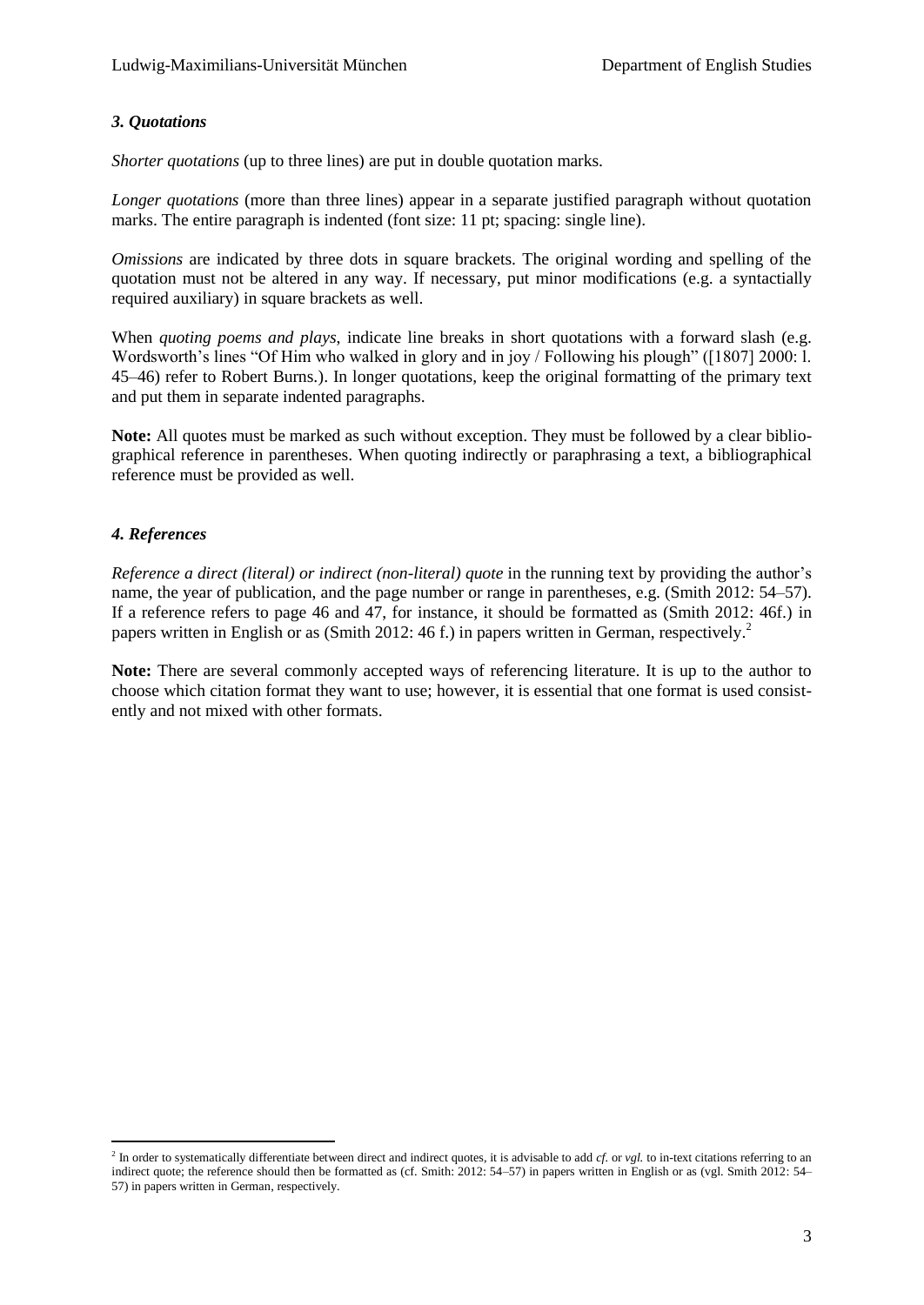# *5. Examples for Bibliographical References*

| type               | running text <sup>3</sup>            | <b>References Section</b>                                           |
|--------------------|--------------------------------------|---------------------------------------------------------------------|
| monograph, one     | (Culler 1997: 56–59)                 | Culler, Jonathan. 1997. Literary Theory: A Very                     |
| author             |                                      | Short Introduction. Oxford: Oxford University                       |
|                    |                                      | Press.                                                              |
| monograph, more    | (Baugh and Cable                     | Baugh, Albert C. and Thomas Cable. 2002. A                          |
| than one author    | 2002:103                             | <i>History of the English Language.</i> 5 <sup>th</sup> ed. London: |
|                    |                                      | Routledge.                                                          |
| edited volume      | (Schabert, ed. $2009$ ) <sup>4</sup> | Schabert, Ina, ed. 2009. Shakespeare-Handbuch:                      |
|                    |                                      | Die Zeit – Der Mensch – Das Werk – Die Nach-                        |
|                    |                                      | welt. 5 <sup>th</sup> , revised ed. Stuttgart: Kröner.              |
| more than three    | (Crenshaw et al., eds.)              | Crenshaw, Kimberlé, Neil Gotanda, Gary Peller,                      |
| authors or editors | 1995)                                | and Kendall Thomas, eds. 1995. Critical Race                        |
|                    |                                      | Theory: The Key Writings that Formed the                            |
|                    |                                      | Movement. New York: New Press.                                      |
| multi-volume       | (Hühn 1995: 2, 117)                  | Hühn, Peter. 1995. Geschichte der englischen                        |
| publication        |                                      | Lyrik. 2 vols. Tübingen: Francke.                                   |

#### *5.1 Monographs and Books in General*

*5.2 Articles in Books and Journals, Web Sources, and Other Sources*

| type                 | running text         | <b>References Section</b>                               |
|----------------------|----------------------|---------------------------------------------------------|
| article in a book    | (Kastovsky 1992:     | Kastovsky, Dieter. 1992. "Semantics and Vocabu-         |
|                      | $290 - 297$ ).       | lary". The Cambridge History of the English Lan-        |
|                      |                      | guage. Volume I: The Beginnings to 1066. Ed.            |
|                      |                      | Richard M. Hogg. Cambridge: Cambridge Uni-              |
|                      |                      | versity Press. 290-407.                                 |
| article in a journal | (Edwards and Meale   | Edwards, A. S. G. and Carol M. Meale. 1993.             |
|                      | 1993: 102-113)       | "The Marketing of Printed Books in Late Medie-          |
|                      |                      | val England". The Library 15: 95-124.                   |
| article in a         | (Styrt 2015: 287)    | Styrt, Philip G. 2015. "Continuall Factions': Pol-      |
| magazine with        |                      | itics, Friendship, and History in Julius Caesar".       |
| multiple issues per  |                      | Shakespeare Quarterly 66.3: 286-307.                    |
| year                 |                      |                                                         |
| article in a         | (Jones 1989: 5)      | Jones, Mick. 1989. "My Life with the Stones".           |
| magazine             |                      | Time Nov. 14: 1-20.                                     |
| unpublished PhD      | (Eble 1970: 67)      | Eble, Connie Clare. 1970. "Noun Inflection in           |
| dissertation         |                      | Royal 7 C. XII: Ælfric's First Series of Catholic       |
|                      |                      | Homilies". Unpubl. PhD dissertation, University         |
|                      |                      | of North Carolina at Chapel Hill.                       |
| web source           | (Willey 2003)        | Willey, David. 2003. "Italy Gets Globe Theatre          |
|                      |                      | Replica". BBC News Oct. 14 <http: <="" td=""></http:>   |
|                      |                      | news.bbc.co.uk/2/hi/europe/3190268.stm> (ac-            |
|                      |                      | cessed January 18, 2016).                               |
| dictionary entry     | (OED s.v. speed, n.) | $OED = The Oxford English Dictionary. 2000-.$           |
|                      |                      | Ed. John A. Simpson. 3 <sup>rd</sup> ed. Oxford: Oxford |
|                      |                      | University Press. <http: www.oed.com=""> (ac-</http:>   |
|                      |                      | cessed January 18, 2016).                               |

 $\overline{a}$  $3$  General rule: The author's name is always given in parentheses unless it already appears in the running text (e.g. Smith claims that "German is an inflecting language" (2002: 45).).<br><sup>4</sup> In papers written in German use *Hg.* or *Hrsg.* instead of *ed.* and in the References Section *5. Aufl.* instead of *5<sup>th</sup> ed.*